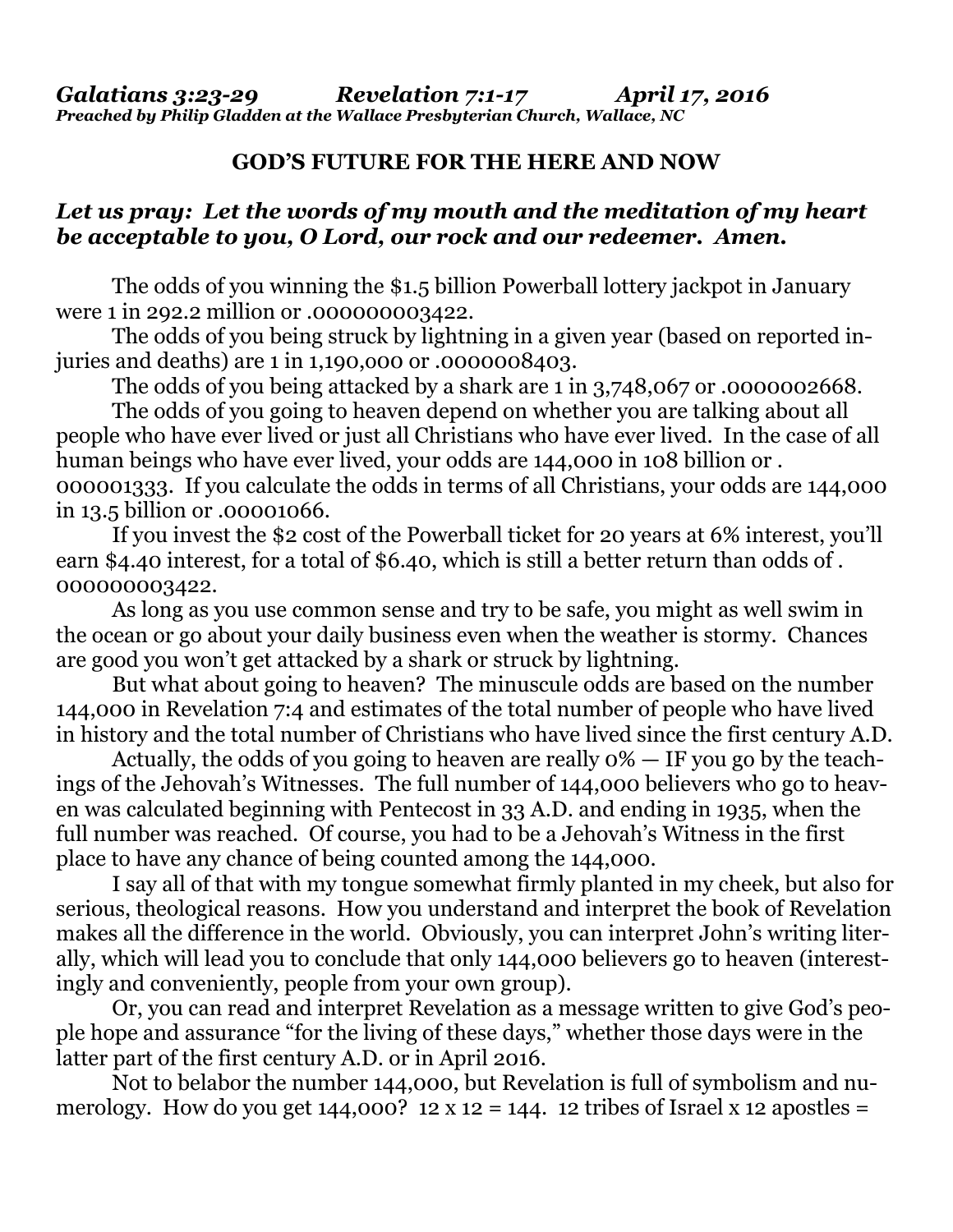144 x 1,000 (which in the Greek language/numerical system was a GREAT number). So 144,000 is a great, symbolic number — perhaps suggesting vastness and completeness.

 But the 144,000 pales in comparison to what we read in Revelation 7:9: "After this I looked, and there was a great multitude that no one could count, from every nation, from all tribes and peoples and languages, standing before the throne and before the Lamb, robed in white, with palm branches in their hands. They cried out in a loud voice, saying, 'Salvation belongs to our God who is seated on the throne, and to the Lamb!'"

 When John received his revelation from the Lord on the island of Patmos, he "was in the spirit on the Lord's day." (Rev. 1:10) We take this to mean he was worshiping on the first day of the week, on Sunday. Throughout Revelation, John gives us glimpses of the worship going on in heaven (particularly in Revelation 4 & 5) while he is worshiping on Patmos.

 Think about that! As we gather here this morning to worship God with our hymns and psalms and prayers and anthems and offerings and commitments, God is being worshiped by a great multitude that no one could count, from every nation, from all tribes and peoples and languages. Did you read the margin note next to the Opening Sentences, from N.T. Wright, who is a noted New Testament scholar and the former bishop of Durham in the Church of England? "That is what worship is all about. It is the glad shout of praise that arises to God the creator and God the rescuer from the creation that recognizes its maker, the creation that acknowledges the triumph of Jesus the Lamb. That is the worship that is going on in heaven, in God's dimension, all the time. *The question we ought to be asking is how best we might join in.*"

 Many people read Revelation as a "road map of the future." They understand Revelation to be all about future events and the end times. Certainly there is a lot of "future tense" language in Revelation, but that future orientation was meant to help early Christians in the here and now as they tried to live faithful lives in the midst of trying times. The vision of "the way it will be" gave them assurance that the God they worshiped and served through Jesus Christ was trustworthy and able to follow through on his promises, not just in some far-away time and place, but right smack dab in the midst of their day-to-day struggles as Christians.

 I've often said that I think corporate worship is one of the most important things — if not *the* most important thing we do as the Wallace Presbyterian Church. First, that's why we were created — "to glorify God and to enjoy him forever." Second, corporate worship reminds us (or should) that this Christian life isn't just about "me and Jesus." It's not just about "getting myself to heaven." Corporate worship reminds us that we are part of the body of Christ. Worship reminds us that even though God promises to know us each by name, God's purposes are much bigger than our own, individual lives. God doesn't need our worship, but we need to worship God. Finally, corporate worship reminds us of our calling as God's people. It can't be a coincidence that the word used for "worship" can also mean "serve." We are not here this morning to enter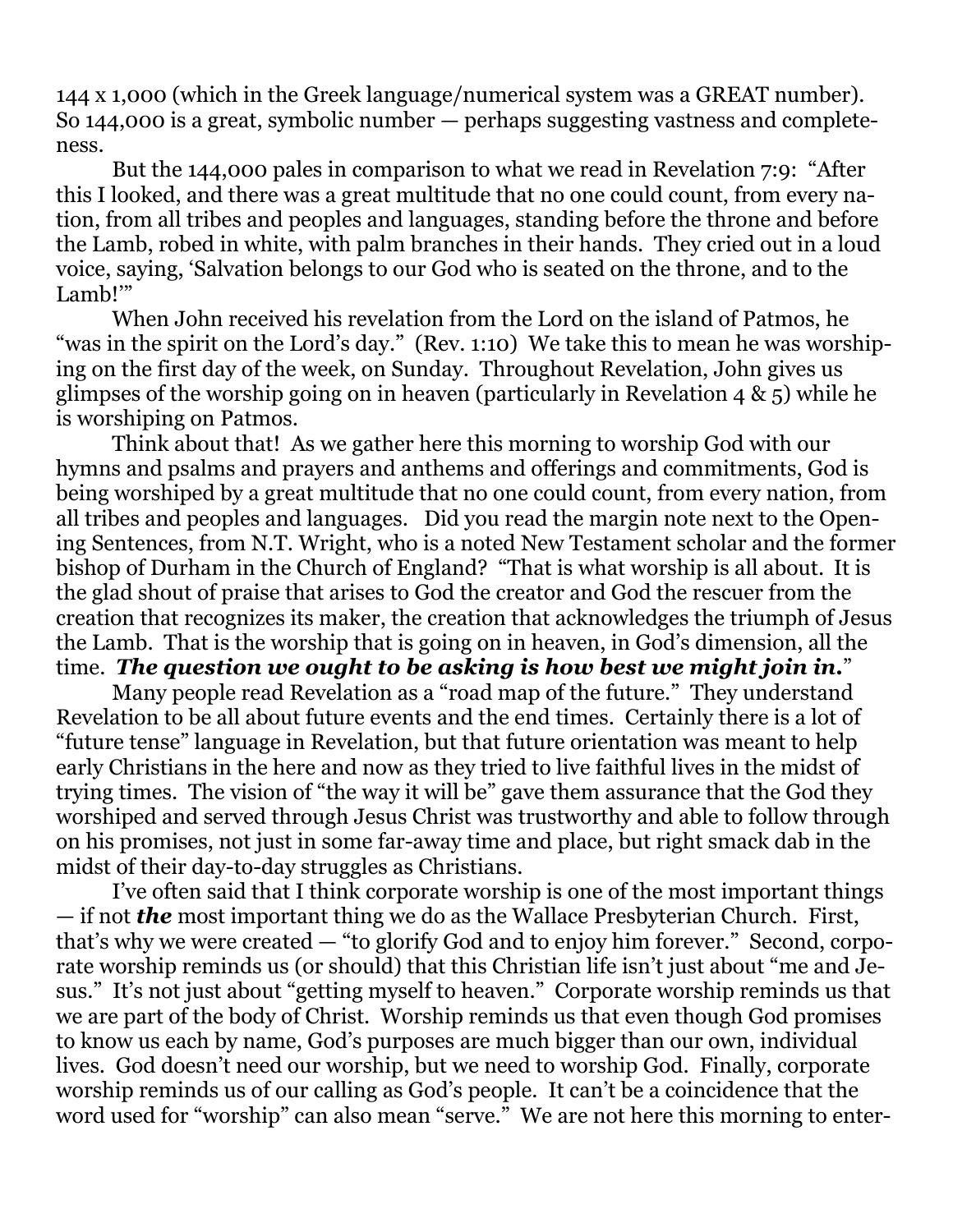tain or to be entertained, but to worship and serve our holy God, both in this sanctuary and beyond.

 Let's go back to the future for a minute. Revelation does give us a vision of the future, but it's God's future that makes a difference in and determines our present. In a reflection on these verses which he called "Not Just About the Future," Eric Barreto writes, "Revelation is about God in the end. Revelation points us to a holy God who keeps promises, a God who ensures justice for the downtrodden and judgment against their oppressors. Revelation is about a God who creates the world and then sets it right again. Revelation is not about the destruction of the world but the way God will set it right again. In short, this book is not about us or what the future will hold as much as it is about a God in whom we can trust on our worst days as much as we can on our best days. . . Revelation is a book about today. Revelation is about the here and now. Revelation is about us, all of us, in this way. Here's why. When we imagine a world so transformed by God that an innumerable crowd of different people from different places speaking different languages gather together as one, we ought to be inspired to action, especially when that vision is so discordant with what we see in our everyday lives. But we ought to be moved not to will ourselves to become better people but to trust that God is already drawing us together, that God's promises are already made true even in a world that has stopped making sense. On the ground of God's promises, we cannot help but act and hope for something better."1

 If Revelation 7 gives us a glimpse of God's future that can and does shape our here and now, the verses which Lydia read from Paul's letter to the Galatians hold out that very vision for our life together as the body of Christ right now: "for in Christ Jesus you are all children of God through faith. As many of you as were baptized into Christ have clothed yourselves with Christ. There is no longer Jew or Greek, there is no longer slave or free, there is no longer male and female; for all of you are one in Christ Jesus. And if you belong to Christ, then you are Abraham's offspring, heirs according to the promise." (Galatians 3:26-29)

 As a worship leader on a weekly basis, sometimes it's hard to worship 100% on a Sunday morning. I find myself thinking about what's coming next in the order of service, thinking about who is in worship and who isn't and why, thinking about not dropping the communion plates of bread and trays of juice cups, thinking about what the children might ask me in the Children's Sermon, etc., etc.

 So, as much as I love worshiping with all of you week in and week out, I also relish the times when I sit in the pew and worship. This happens most often at presbytery meetings. I sit in the congregation and lend my voice to the chorus of praise to God. I hear someone preach from the Word of God. I get to bow my head as someone else prays with and for me and the Church.

 And I get to come to the table as a pilgrim and not as an administrator of the sacrament. In presbytery worship, we typically receive the bread and cup by going forward to tear a piece of bread and dip it in the cup. Because I like to sit near the front of the sanctuary, I get to watch my brothers and sisters come down the aisle to receive the